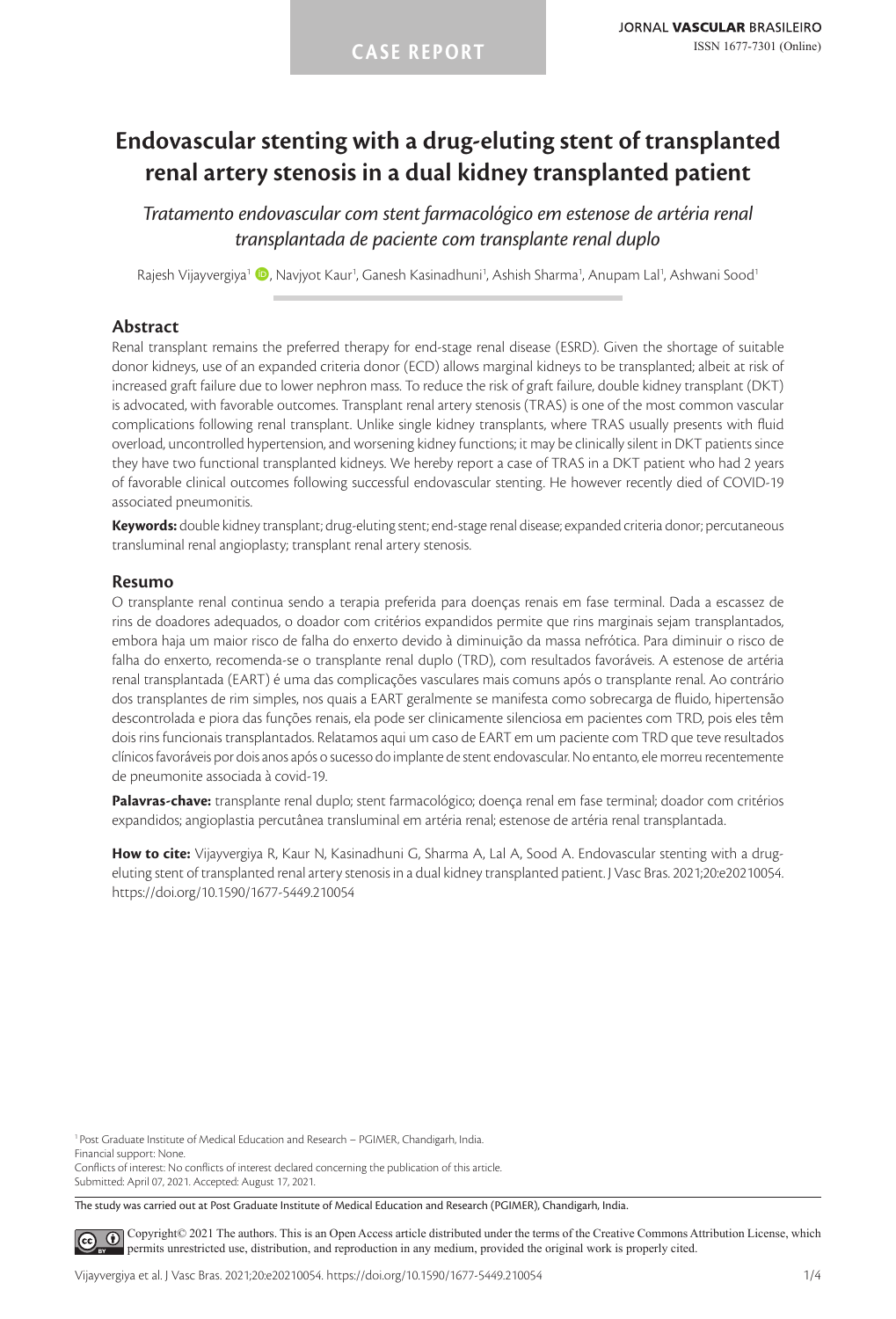# **INTRODUCTION**

With an ever-increasing number of patients with end-stage renal disease (ESRD), the demand-supply gap between those awaiting transplant and donor kidneys continues to widen. To overcome the shortage of donor kidneys, there has been a relaxation of donor criteria, known as expanded criteria donor (ECD), wherein less than the most suitable kidneys are accepted for transplant.1 To prevent graft failure due to reduced nephron mass of ECD kidneys, a double kidney transplant (DKT) has been advocated with favorable long-term graft function.<sup>2</sup> DKT is the transplantation of 2 adult expanded criteria donor (ECD) kidneys into a single recipient to improve total nephron mass.<sup>1,2</sup> We hereby report a case of transplant renal artery stenosis (TRAS) in a case of DKT, which was successfully managed by endovascular stenting.

# **CASE REPORT**

A 60-year-old male with ESRD underwent DKT from a 69-year-old ECD donor, after exhausting all options of getting a suitable criteria donor. The graft kidneys were harvested from the donor using standard organ procurement procedures and both the graft kidneys were transplanted into the right iliac fossa. The patient had an uneventful postoperative period and was discharged on immunosuppressive and antihypertensive therapy. His high blood pressure was controlled with Amlodipine 10 mg/day. He remained asymptomatic on follow-up with adequate blood pressure control and good urine output and had no fluid overload. His creatinine and estimated glomerular filtration rate were 0.80 mg/dL and 104.8 ml/minute/1.73m2 respectively. However, routine 3-month follow-up Doppler ultrasound revealed increased peak systolic velocity (PSV) and end-diastolic velocity (230 cm/sec and 165 cm/sec, respectively) across one of the transplanted renal arteries with renal aortic ratio (RAR) of 3.9, suggestive of TRAS. Computed tomography angiogram revealed 80% TRAS of the cranially placed transplanted kidney, while the renal artery of the caudally placed kidney was normal (Figure 1A). A 99mTechnitium diethylenetriamine-pentaacetate (DTPA) scan showed delayed radiotracer uptake by the cranially placed kidney (Figure 1B). Both kidneys showed preserved perfusion and cortical tracer uptake with adequate clearance, suggestive of good functional status and viable affected kidney.

The patient was considered for endovascular stenting of TRAS. The affected renal artery was selectively cannulated with a 6-French (6F) Judkins Right-4 coronary guide catheter via right transfemoral access and an 80% stenosed lesion (Figure 1C) was crossed with a ChoicePT coronary guidewire (Boston Scientific, Natick, MA, USA). Following pre-dilatation with a  $2.5 \times 15$  mm balloon, it was stented with a  $3.5 \times 23$  mm everolimus drug-eluting coronary stent (Xience Prime stent, Abbott Vascular, Santa Clara, CA, USA). The proximal end of the stent was postdilated with a  $5 \times 12$  mm non-compliant balloon.

Good flow was achieved across the transplanted renal artery (Figure 1D). The patient was discharged on dual antiplatelet therapy along with immunesuppressive drugs. A repeat Doppler ultrasound showed normal flow across the intervened renal



Figure 1. (A) Computed tomography (CT) image showed 80% stenosis of the transplanted renal artery (TRAS) of the posterosuperior kidney, while the renal artery of the anteroinferior kidney was normal; (B) A <sup>99m</sup>Technitium diethylenetriamine-pentaacetate (DTPA) scan showed delayed radiotracer uptake by the cranially placed kidney, suggestive of TRAS; (C) A selective renal angiogram showed 80% stenosis of the transplanted main renal artery; (D) Following stenting, selective renal angiogram showed normal flow across the renal artery.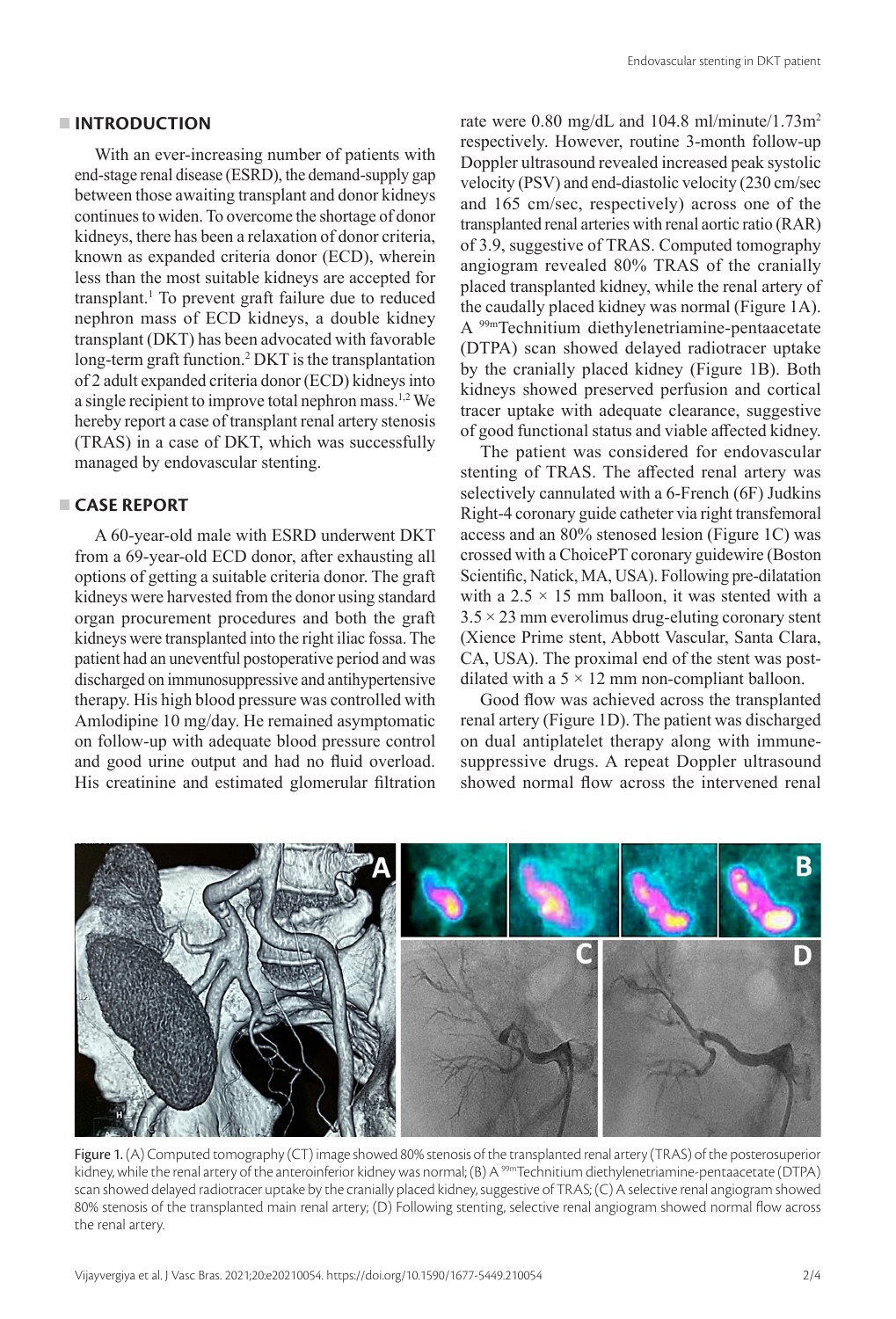artery (PSV: 150cm/sec, end-diastolic velocity: 110 cm/sec, and RAR of 3.1), without any evidence of in-stent restenosis, at 1 year follow-up. His blood pressure remained under control with the same dose of amlodipine (i.e. 10 mg/day). He recently died due to COVID-19 associated pneumonitis after 2 years of follow-up. Informed written consent was taken for the percutaneous intervention of arterial disease. The case report was in accordance with the Helsinki Convention and approved by the institutional ethics committee for the retrospective evaluation.

#### **DISCUSSION**

Kidney transplant remains the treatment of choice for patients with ESRD, considering the better quality of life and lower cardiovascular morbidity and mortality rates compared to other renal replacement therapies.<sup>3</sup> With the increasing number of ESRD patients, the demand-supply gap between transplant recipients and donor kidneys has widened significantly.<sup>4</sup> This has led to organs being taken from ECD patients, defined as donors over the age of 60 years without co-morbidities or donors between 50 to 59 years of age with any two co-morbidities such as hypertension, death from cerebrovascular accident, or terminal serum creatinine of  $>1.5 \text{ mg/dL}$ .<sup>1</sup> The advanced age and associated co-morbidities decrease the effective nephron mass and increase the risk of single kidney graft failure.<sup>5</sup> To overcome this issue, transplantation of two kidneys from ECD to a single recipient (known as DKT) has been proposed and the results have been gratifying, especially for immediate graft function.<sup>5</sup> Even at 5 years of follow-up, 50% of kidneys from ECD with DKT were functional as compared to 70% from suitable criteria donors.2

TRAS is a common vascular complication following renal transplant and usually occurs between 3 months to 2 years after transplant.<sup>6</sup> Better immunosuppressive agents have significantly reduced the incidence of allograft rejection; making TRAS an important cause of graft loss.7 The site of TRAS may be the donor renal artery, at the suture site, or the recipient artery.<sup>6</sup> Its etiology includes surgical suture technique, damage to vessel endothelium during graft harvesting or surgery, atheroma of the donor artery, external mechanical compression, and rarely due to immune-mediated injury.<sup>8,9</sup> The exact cause of stenosis in the index case was not **REFERENCES** clear as the donor artery did not have any atheroma at the time of transplant and there were no apparent retrieval associated vascular injuries. The patient did not have any rejection to suggest immune-mediated injury. Unlike TRAS in a single kidney transplant, which presents with uncontrolled hypertension, fluid overload, and worsening renal parameters, our patient

was well compensated with normal volume status and kidney functions and well-controlled blood pressure. A significant TRAS would increase renin levels and blood pressure, which would eventually compromise the function of both transplanted kidneys, the affected and the normal one, in the long term, as explained by Goldblatt's "two-kidney, one-clip" model.<sup>10</sup> Further, patients with transplanted kidneys usually develop iatrogenic hypertension following long-term use of immunosuppressive therapy, especially steroids and calcineurin inhibitors. DKT offers the advantage of extra nephrons to prevent late graft failure when ECD is used. Hence, any treatable cause compromising the function of either kidney should be intervened before irreversible damage, even if asymptomatic, which is contrary to the conventional strategy of only treating symptomatic TRAS in a single kidney transplant recipient.<sup>11,12</sup>

Timely detection of TRAS is important to preserve graft functions and we were able to detect it at 3 months of follow-up. We routinely perform screening ultrasound in all post-transplant patients at 3 months of follow-up to detect TRAS. Doppler ultrasound is the initial diagnostic and screening modality for diagnosing TRAS.<sup>12</sup> Increased PSV (> 180 cm/sec), end-diastolic velocity ( $> 150$  cm/sec), and RAR  $> 3.5$ are suggestive of RAS; in addition, pulsus parvus et tardus, slow systolic upstroke, and an increase in acceleration time are useful indicators of significant stenosis of the renal artery.13-15 Percutaneous renal angioplasty with stenting remains the treatment of choice for TRAS.16-18 A common complication of renal artery stenting is the in-stent restenosis of baremetal stents, especially if the target vessel diameter is less than 5 mm.19 Since our case had a smaller target artery, we used a 3.5 mm drug-eluting stent, which has shown a lower in-stent restenosis rate compared to bare metal stents.20 To the best of our knowledge, we could not find any published cases in the English literature of TRAS in a DKT patient successfully treated with endovascular stenting.

In conclusion, we hereby describe a case of DKT in a patient who had TRAS of one of the transplanted kidneys. He had 2 years of favorable clinical outcomes following successful endovascular stenting of TRAS.

- 1. Metzger RA, Delmonico FL, Feng S, Port FK, Wynn JJ, Merion RM. Expanded criteria donors for kidney transplantation. Am J Transplant. 2003;3(Suppl. 4):114-25. [http://dx.doi.org/10.1034/j.1600-](https://doi.org/10.1034/j.1600-6143.3.s4.11.x) [6143.3.s4.11.x](https://doi.org/10.1034/j.1600-6143.3.s4.11.x)[. PMid:12694055.](https://www.ncbi.nlm.nih.gov/entrez/query.fcgi?cmd=Retrieve&db=PubMed&list_uids=12694055&dopt=Abstract)
- 2. Moore PS, Farney AC, Sundberg AK, et al. Dual kidney transplantation: a case - control comparison with single kidney transplantation from standard and expanded criteria donors.